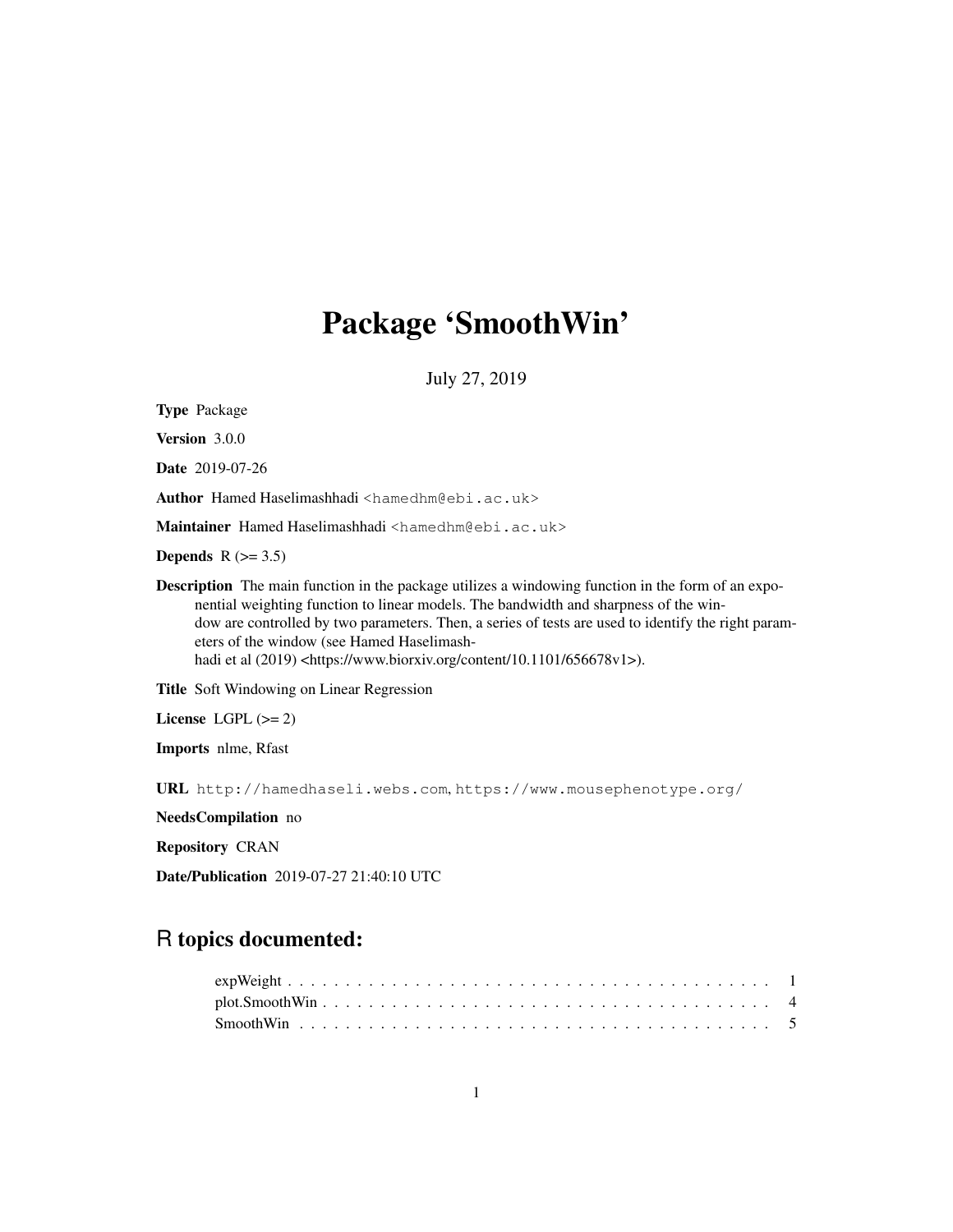# Description

The symmetric weight generating function (SWGF). This function computes the exponential weights/kernel (soft windowing weights) for different shapes (k) and bandwidth (l) and plots the weights.

# Usage

```
expWeight(
      t ,
      k, \sim , \sim , \sim , \sim , \sim , \sim , \sim , \sim , \sim , \sim , \sim , \sim , \sim , \sim , \sim , \sim , \sim , \sim , \sim , \sim , \sim , \sim , \sim , \sim , \sim , \sim , \sim , \sim , \sim , \sim , \sim ,
      \mathbf 1\mathbf{m} = 0direction = c(1, 1),
     plot = FALSE ,
     zeroCompensation = 0,
     cdf = plogis ,
     \text{progress} = \text{FALSE},
      ...
```
# Arguments

)

| t                | Vector of numeric time. A vector of positive continuous values for time                                                                                                                                                                                                                                                                                                                    |
|------------------|--------------------------------------------------------------------------------------------------------------------------------------------------------------------------------------------------------------------------------------------------------------------------------------------------------------------------------------------------------------------------------------------|
| $\mathbf k$      | A single positive value for sharpness                                                                                                                                                                                                                                                                                                                                                      |
| 1                | A single non-negative value for bandwidth                                                                                                                                                                                                                                                                                                                                                  |
| m                | Vector of indices. The index of the modes on 't' (modes are the peak of the<br>windows)                                                                                                                                                                                                                                                                                                    |
| direction        | Vector of two numeric values. A vector of the form on (Left, right). The first<br>element specifies the speed of expansion of the window(s) from the left and the<br>second value for the right expansion. Setting to $(0,1)$ and $(1,0)$ lead to right and<br>left expansions of the windows respectively. Default $(1,1)$ that is the window(s)<br>expand symmetrically from both sides. |
| plot             | Logical flag. Setting to TRUE shows a plot of the weights                                                                                                                                                                                                                                                                                                                                  |
| zeroCompensation |                                                                                                                                                                                                                                                                                                                                                                                            |
|                  | Single non-negative value. Setting to any non-negative value would replace all<br>(weights $=<$ zeroCompensation) with zeroCompensation. Default $0$ (zero)                                                                                                                                                                                                                                |
| cdf              | A cdf function preferably symmetric. The cdf function is used for the (window)<br>weight generating function. The function must have two parameters precisely<br>a location such as mean and a scale. Standard cdf functions such as pnorm,<br>pcauchy and plogis (default) can be used. For an example of custom made func-<br>tion we define uniform function as below:                  |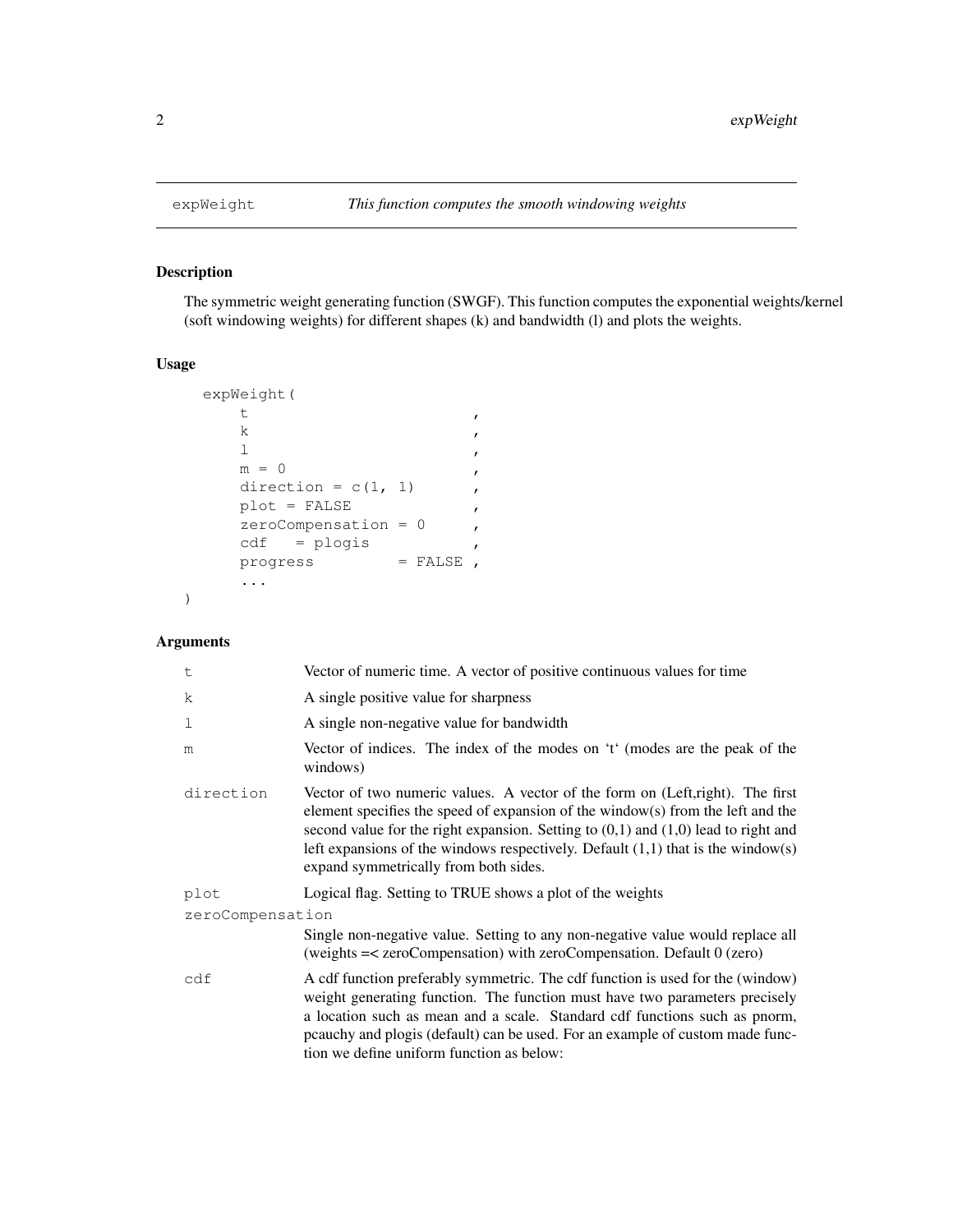|          | $puni f0 = function(x, mean = 0.5, sd = sqrt(1/12))a = mean - sqrt(3) * sd; b = mean + sqrt(3)$ |
|----------|-------------------------------------------------------------------------------------------------|
| progress | Logical flag. Setting to TRUE shows the progress of the function                                |
| $\cdots$ | Other parameters that can be passed to the 'plot()' function such as pch, colour<br>etc.        |

# **Value**

A numeric vector of weights

#### Author(s)

Hamed Haselimashhadi <hamedhm@ebi.ac.uk>

#### **See Also**

SmoothWin

## **Examples**

```
par(mfrow = c(4, 1))
# Example 1 - no merging happends between windows
weight = expWeight(t = 1:100k = 51 = 10m = c(25, 50, 75)plot = TRUE### Passed parameters to the plot function
 type = 'l'lty = 21wd = 3main = '1. If windows do not intersect, then wont merge! (l=10, k=5)'
\left( \right)# Example 2 - merging in windows
weight = expWeight(t = 1:100\overline{ }k = 5\overline{ }1 = 15m = c(25, 50, 75)plot = TRUE### Passed parameters to the plot function
 type = 'l'lty = 2\overline{ }1wd = 3
```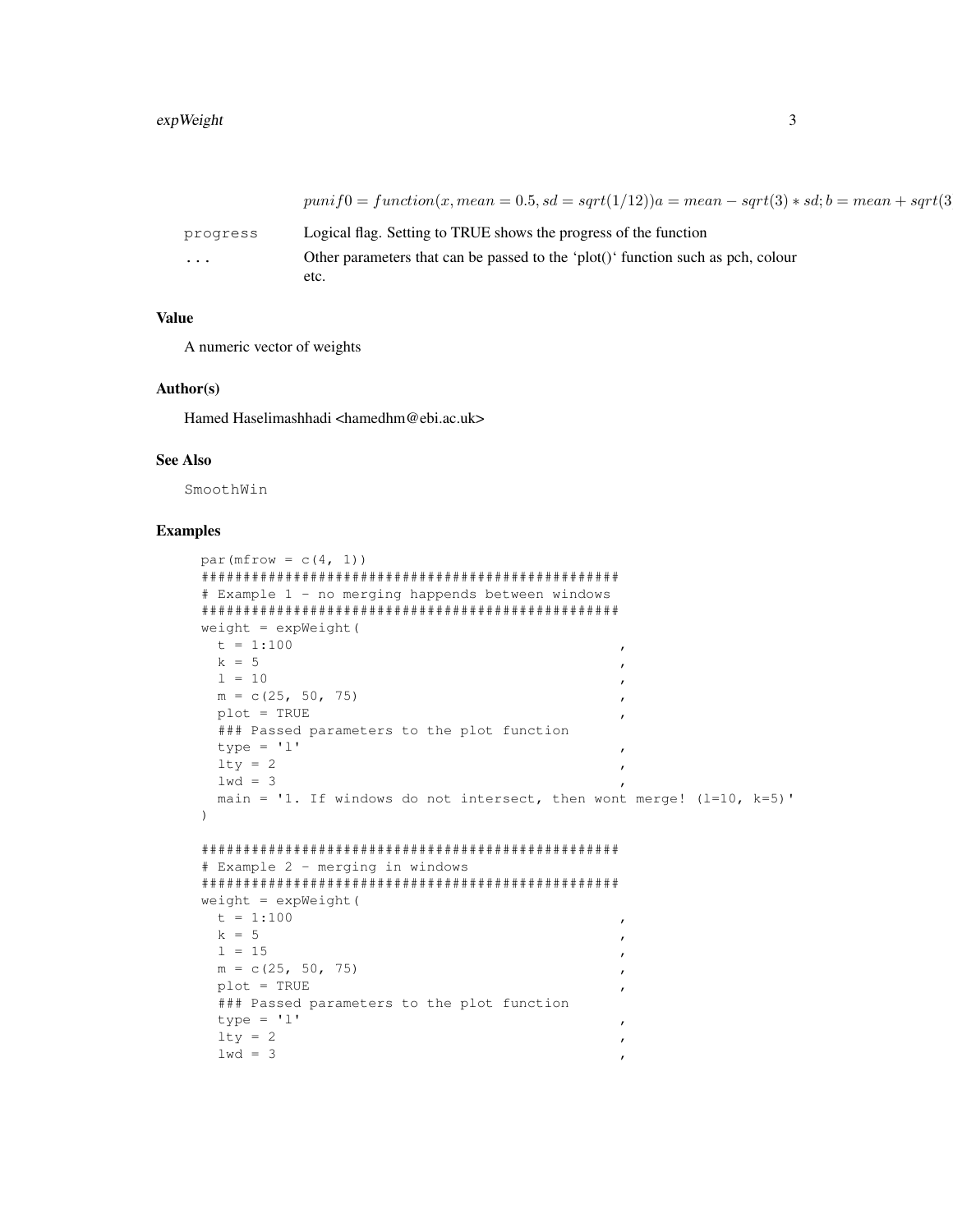```
main = '2. If windows intersect, then merge! (l=15, k=5)')
##################################################
# Example 3.1 - partial merging in windows
##################################################
weight = expWeight(
 t = 1:100k = 11 = 12m = c(25, 50, 75)plot = TRUE### Passed parameters to the plot function
 type = 'l'lty = 21wd = 3main = '3.1 If windows intersect with small k, then partially merge! (1=12, k=1)'
)
##################################################
# Example 3.2 - partial merging in windows
##################################################
 weight = expWeight(
 t = 1:100k = 1, l = 11 = 12m = c(25, 50, 75)plot = TRUE### Passed parameters to the plot function
 type = 'l'lty = 21wd = 3main = '3.2 If windows intersect with small k, then partially merge! (l=12, k=0.1)'
)
```
plot.SmoothWin *Plot function for the SmoothWin object*

#### Description

This function plots a SmoothWin object

#### Usage

```
## S3 method for class 'SmoothWin'
plot(x,
                          ylab = 'Response' ,
                          xlab = 'Time (continuous)'
                          sub = NULL
```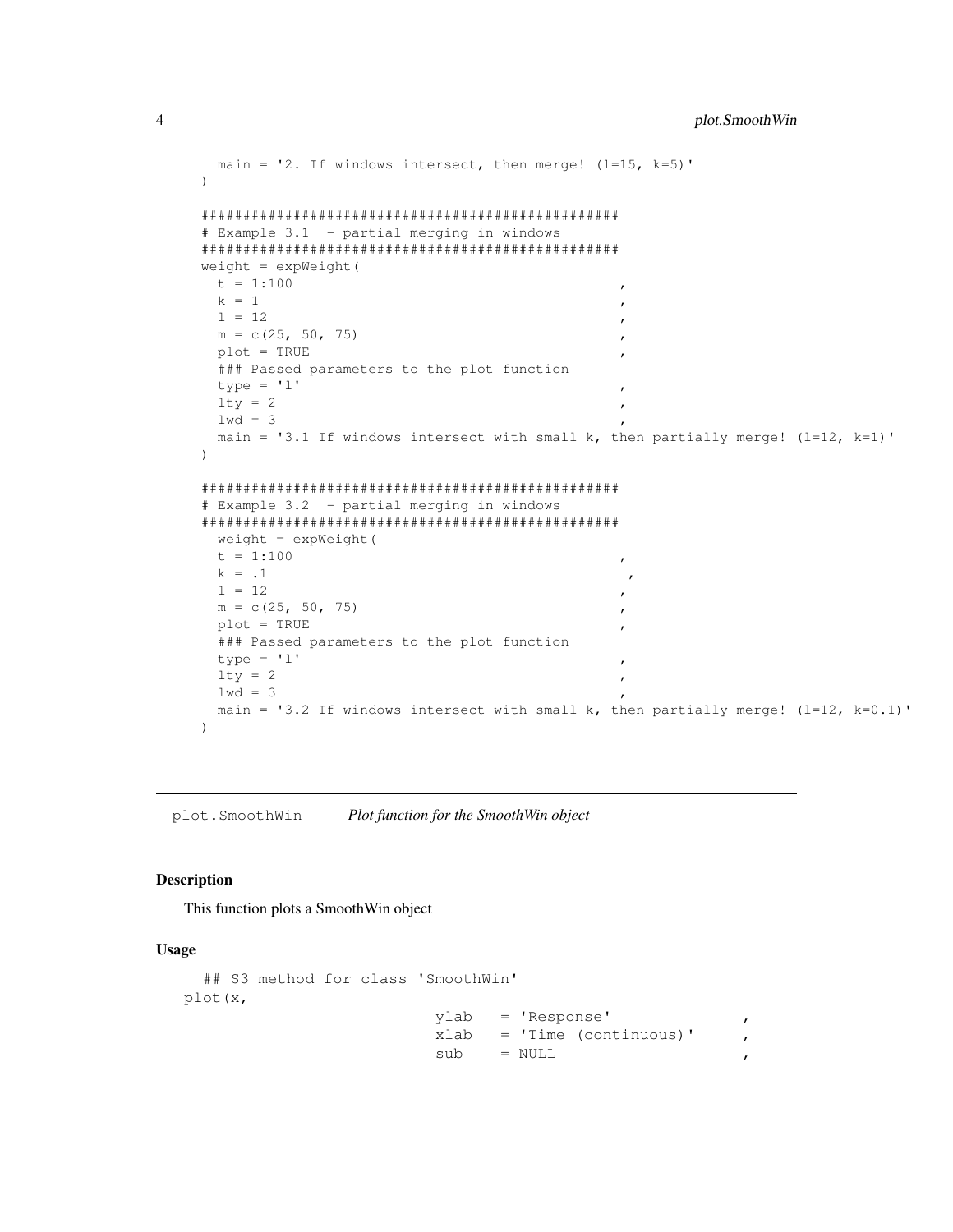#### Smooth Win 5

```
col = NULLdigits = 2...
)
```
# Arguments

| X              | SmoothWin object                                                                                                                       |
|----------------|----------------------------------------------------------------------------------------------------------------------------------------|
| ylab           | Label on the y axis. Default 'Response'                                                                                                |
| xlab           | Label on the x axis. Default 'Time (continuous)'                                                                                       |
| sub            | See the 'sub' parameter in 'plot()' function. If left NULL then some information<br>about the final window will be shown. Default NULL |
| $\mathrm{col}$ | Colour parameter for the points. Set to NULL to use the default colouring (spec-<br>trum colouring). Default NULL                      |
| digits         | The number of visible digits for l, k and SWS. Default 2                                                                               |
| $\cdot$        | Optional parameters that can be passed to the 'plot'/'qqPlot' function. See 'car'<br>package for the qqPlot function                   |

# Author(s)

Hamed Haselimashhadi <hamedhm@ebi.ac.uk>

#### See Also

SmoothWin

#### Examples

example(SmoothWin)

SmoothWin *Implementation of the soft windowing for linear models*

#### Description

Implementation of the (symmetric) soft windowing on a range of methods/models by imposing weights on the model.

- The function accepts a model fit, such as 'lm', 'lme', 'glm' etc., as the input and fits a window to it.

- The parameters "k" and "l" control the shape and bandwidth of the windowing function respectively.

- There are several other parameters to cope with the different scenarios/models/window shapes.

- The default settings of the function is adapted to International Mouse Phenotyping Consortium (IMPC) statistical pipeline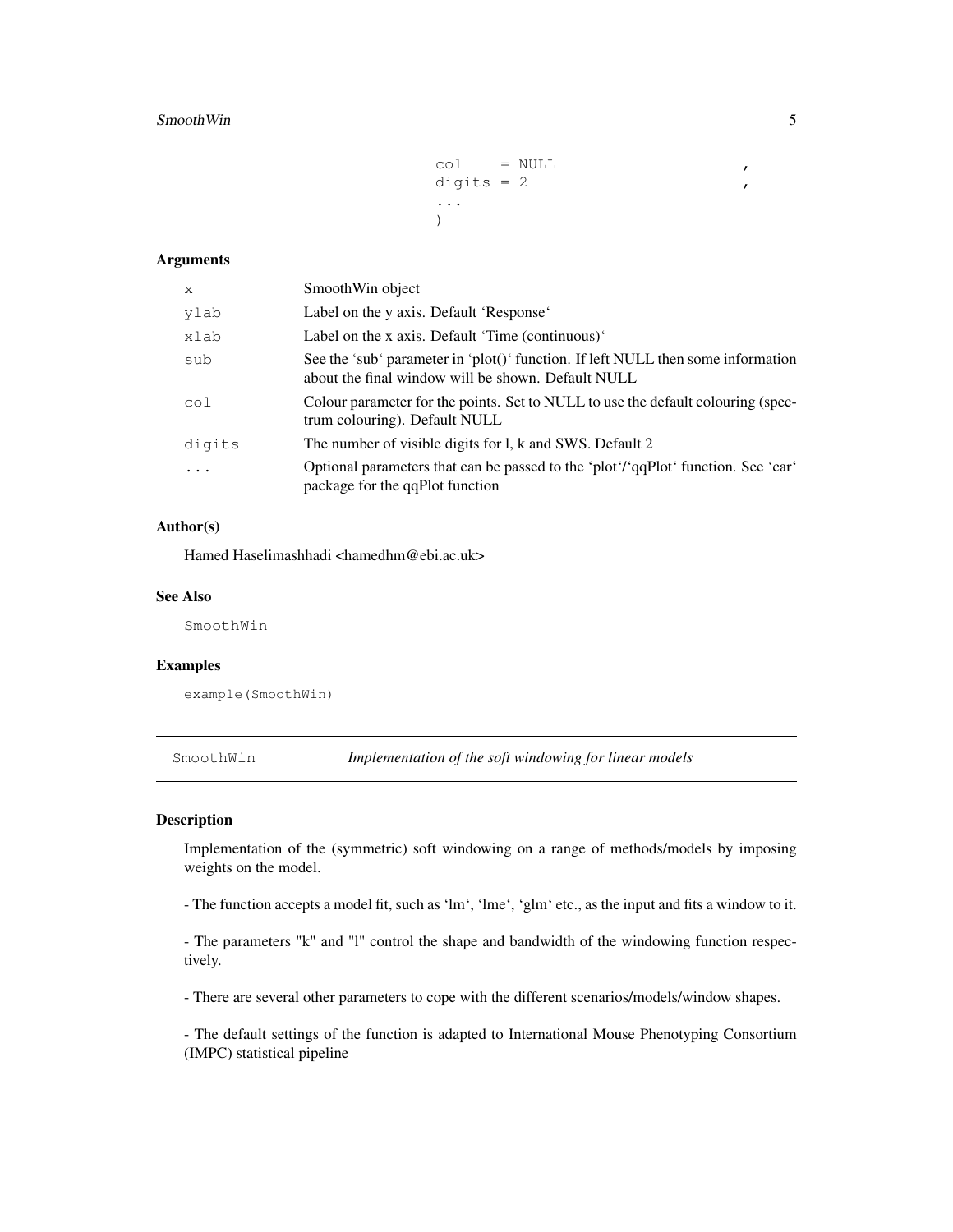#### Usage

```
SmoothWin(object ,
       data , and \overline{a} , and \overline{a} , and \overline{a} , and \overline{a} , and \overline{a} , and \overline{a} , and \overline{a} , and \overline{a} , and \overline{a} , and \overline{a} , and \overline{a} , and \overline{a} , and \overline{a} , and \overline{a} , and t ,
       m ,
       l = function(ignore.me.in.default) {
        r = SmoothWin:::lseq(
          from = 1to = max(abs(t[m] - min(t, na.rm = TRUE))abs(t[m] - max(t, na.rm = TRUE)), 1)
          length.out = min(500, max(1, diff(range(t,na.rm = TRUE
          ))))
        )
        r = unique (round(r))
        return(r)
       \}k = SmoothWin:::lseq(from = .5 ,
                       to = 10 ,
                        length.out = 50min.obs = function(ignore.me.in.default) {
        lutm = length(unique(t[m]))
        r = ifelse(lutm > 1, 35, max(pi * sqrt(length(t)), 35))
        r = max(r * luth, length(m), na.rm = TRUE)<br>
r = min(r , length(t), na.rm = TRUE), length(t), na.rm = TRUE)
        return(r)
       \}direction = c(1, 1)weightFW = function(x) {
        x
       \}residFun = function(x) {
        resid(x)
       \}predictFun = function(x) {
        predict(x)
       \}weightORthreshold = 'weight' ,
       cdf = plogischeck = 2sensitivity = c(1, 1, 1, 0)pvalThreshold = c(0, 0, 0, 0)threshold = sqrt(.Machine$double.eps) * 10zeroCompensation = 0 ,
       messages = TRUE ,
       seed = NULL ,
       simple.output = FALSE ,
       debug = FALSE
```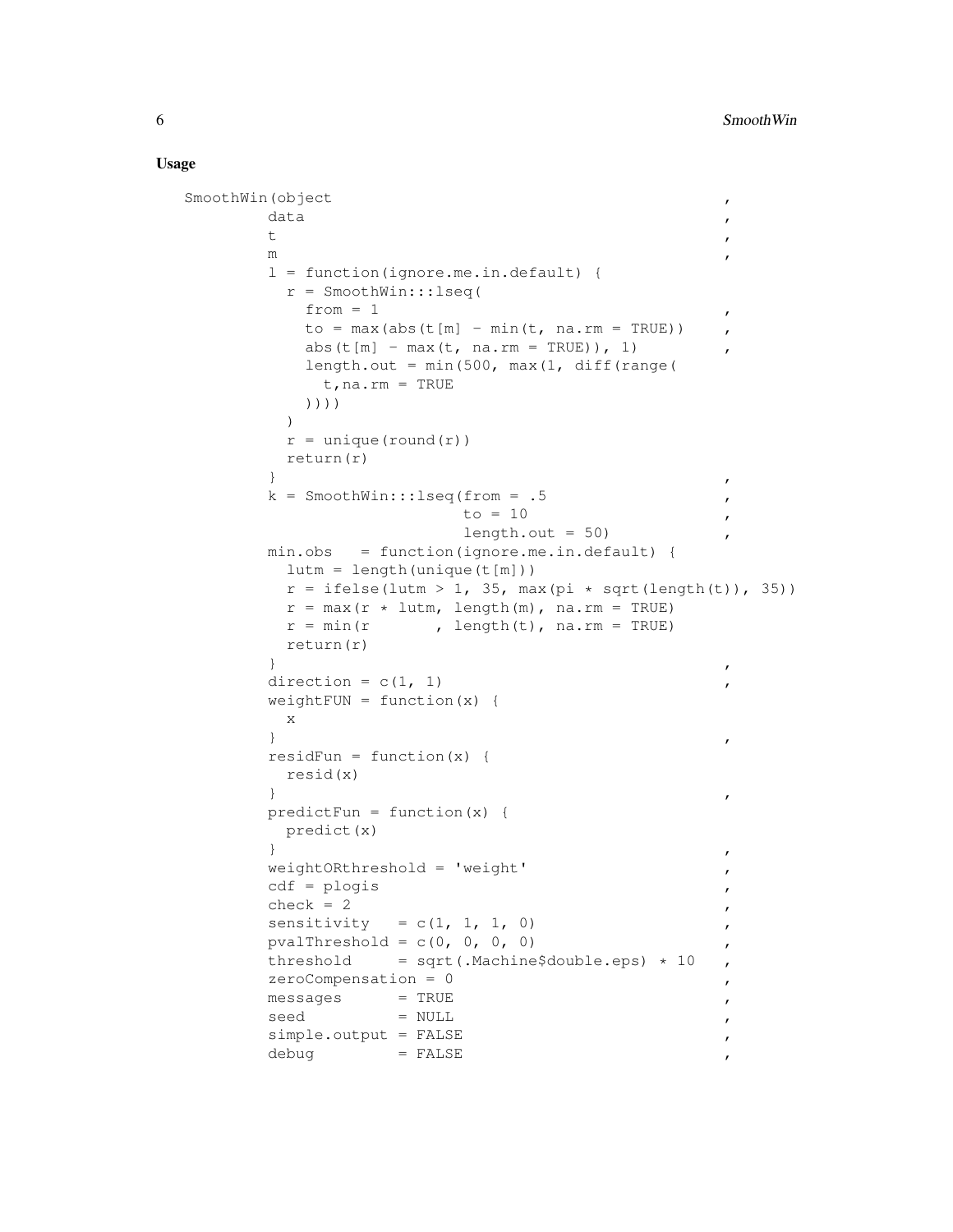# Smooth Win 7

...)

# Arguments

| object    | The fitted model. The object must support 'update(weights $=$ )'. See examples                                                                                                                                                                                                                                                                                                                                                                                                   |  |
|-----------|----------------------------------------------------------------------------------------------------------------------------------------------------------------------------------------------------------------------------------------------------------------------------------------------------------------------------------------------------------------------------------------------------------------------------------------------------------------------------------|--|
| data      | data.frame. Input data that is used to fit the initial model                                                                                                                                                                                                                                                                                                                                                                                                                     |  |
| t         | Vector of (numeric) time values.                                                                                                                                                                                                                                                                                                                                                                                                                                                 |  |
| m         | Vector of integers (peaks). Mode indices on the time component. For example<br>10, 11, 12. Note that it is different from t[10], t[11], t[12]                                                                                                                                                                                                                                                                                                                                    |  |
| ı         | Vector of numeric values for the bandwidth parameter, l. The default uses the<br>maximum distance of the modes (t[m]) from the time boundaries, $max(max(t)$ -<br>$t[m], t[m]$ -min(t)) split on 500 points on the logarithmic scale.                                                                                                                                                                                                                                            |  |
| k         | Vector of numeric values for the shape parameter, k. The default uses 50 splits<br>of the values from 0.5 to 10 on the logarithmic scale.                                                                                                                                                                                                                                                                                                                                        |  |
| min.obs   | Single value. The minimum observations/sum weight scores (SWS) that must<br>be in the total window(s). The default uses the following steps.                                                                                                                                                                                                                                                                                                                                     |  |
|           | 1. If there are more than one modes (peaks) in the data, then: $35*($ the num-<br>ber of the unique modes)                                                                                                                                                                                                                                                                                                                                                                       |  |
|           | 2. If there is a single mode in the data, then: $max(p_i * sqrt(length(t)), 35)$                                                                                                                                                                                                                                                                                                                                                                                                 |  |
|           | * min.obs must not be less than the total number of observations in the mode<br>time(s). For example, it can not be less than the number of mutant animals in<br>the IMPC application.                                                                                                                                                                                                                                                                                           |  |
|           | ** to function properly, min.obs should be less than the total number of ob-<br>servations                                                                                                                                                                                                                                                                                                                                                                                       |  |
|           | *** min.obs is applied on the total number of observations on all windows NOT<br>each single window                                                                                                                                                                                                                                                                                                                                                                              |  |
|           | **** if weightORthreshold='weight' then min.obs will be evaluated against<br>SWS                                                                                                                                                                                                                                                                                                                                                                                                 |  |
| direction | Vector of two non-negative values. A non-negative vector of the form c(Left,right),<br>for example $c(1,1)$ [default] or $c(0.5,0.5)$ or $c(0,1)$ . The first element specifies<br>the speed of expansion of the window(s) from the left and the second value for<br>the right expansion. Setting to $c(0,1)$ and $c(1,0)$ lead to right and left expan-<br>sions of the window(s) respectively. Default $c(1,1)$ that is the window(s) expand<br>symmetrically from both sides. |  |
| weightFUN | Weight function. By default, a vector of weights called "ModelWeight" is passed<br>to this function. See the examples.                                                                                                                                                                                                                                                                                                                                                           |  |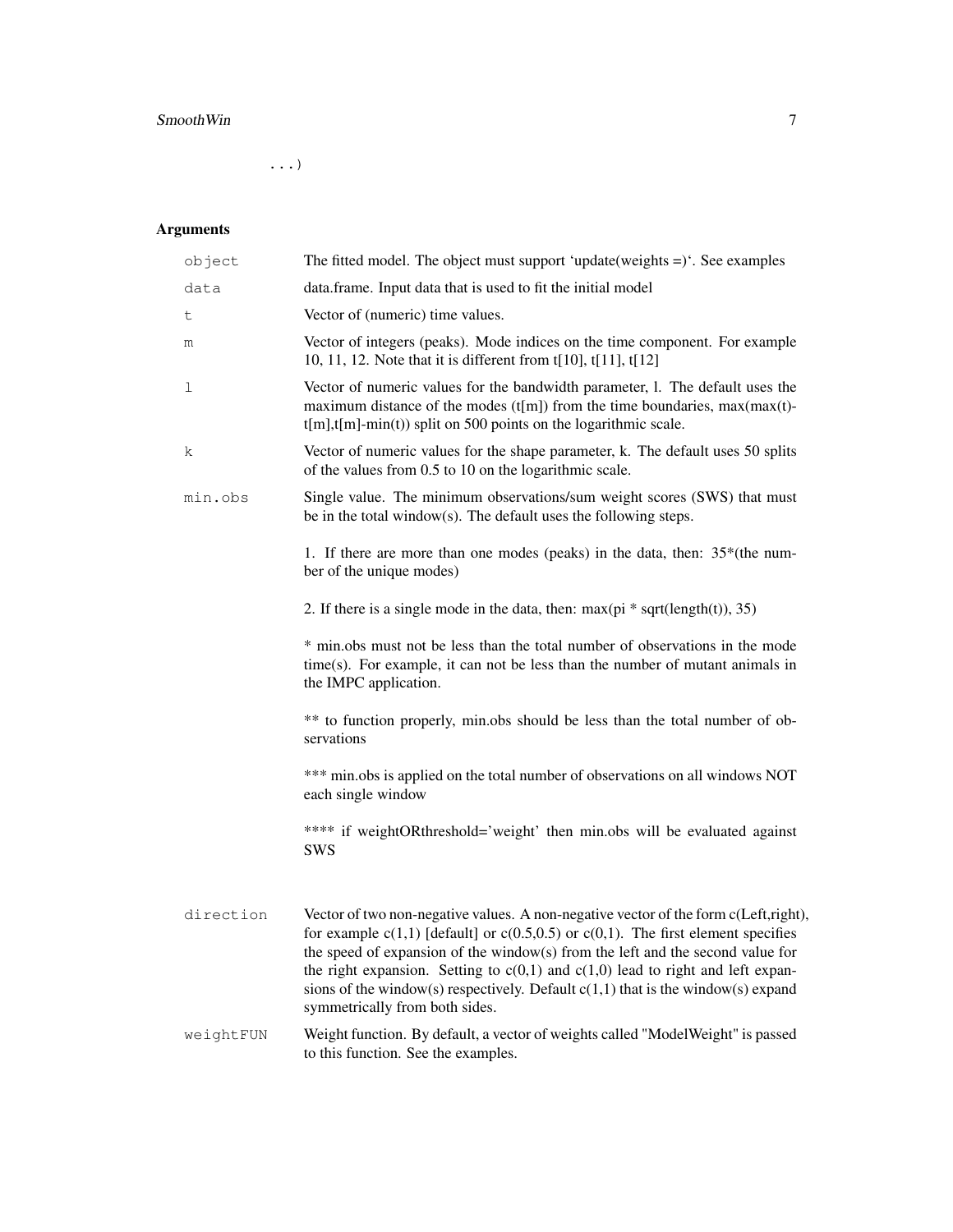| residFun          | Residual computation function. The default is 'resid()'. However, the the user<br>can define its own function. Note that the input of the function is the model<br>object. The default is residFun = function(object){resid(object)}                                                                                                                                                                                                                                                                                                                                                                                                                                                                                                                                                                                                           |
|-------------------|------------------------------------------------------------------------------------------------------------------------------------------------------------------------------------------------------------------------------------------------------------------------------------------------------------------------------------------------------------------------------------------------------------------------------------------------------------------------------------------------------------------------------------------------------------------------------------------------------------------------------------------------------------------------------------------------------------------------------------------------------------------------------------------------------------------------------------------------|
| predictFun        | Similar to residFun but instead defines the 'predict()' function. The default is<br>$predictFun = function(object){predict(object)}$                                                                                                                                                                                                                                                                                                                                                                                                                                                                                                                                                                                                                                                                                                           |
| weightORthreshold |                                                                                                                                                                                                                                                                                                                                                                                                                                                                                                                                                                                                                                                                                                                                                                                                                                                |
|                   | select between 'weight' (default) or 'threshold'. If set to 'weight' then the sum<br>of weights (Sum Weight Score (SWS)) would be used as the total number of<br>(active) observations in the window, otherwise, total number of weights (count<br>of weights) that are greater than a threshold (see 'threshold' below) (count<br>weights >=threshold) would be used for the total number of samples in the win-<br>dow (see 'threshold').                                                                                                                                                                                                                                                                                                                                                                                                    |
| cdf               | A cdf function preferably symmetric. The cdf function is used for the (window)<br>weight generating function (WGF). The cdf function must have two parameters<br>precisely a location such as mean and a scale. Standard cdf functions such as<br>'pnorm', 'pcauchy' and 'plogis' (default) can be used. For an example of cus-<br>tom made function we define uniform function as below:                                                                                                                                                                                                                                                                                                                                                                                                                                                      |
| check             | $punif0 = function(x, mean = .5, sd = sqrt(1/12))a = mean - sqrt(3) * sd; b = mean + sqrt(3)$<br>Single integer in $\{0,1,2\}$ :                                                                                                                                                                                                                                                                                                                                                                                                                                                                                                                                                                                                                                                                                                               |
|                   | - check=1, the function selects the times (t) with more than one observations.<br>Further, the function only selects the values with weights greater than the 'thresh-<br>old' (see threshold below). Mostly useful in fitting linear mixed model<br>- check=2 (default), the function only selects the values with weights greater<br>than the 'threshold' parameter<br>- check=0, disables all checks                                                                                                                                                                                                                                                                                                                                                                                                                                        |
| sensitivity       | (Default window selection criteria) Vector of four values (m, v, m*v, normal-<br>ity_test). For example (default) $c(1,1,1,0)$ specifies the same weights for mean,<br>variance, mean*variance interaction and zero weight for the test of normality<br>(shapiro.test) in determining the optimal (final) window. We should stress that<br>the window size is calculated by detecting the changes amongst the consecutive<br>means (two sample t.test) and variances (two sample var.test) (as well as the<br>normality of the first set) from each of predictFun() and residFun() combined<br>together. For example, $(m, v, m^*v,$ normality_test) is calculated for predictFun $()$<br>and the same for residFun(), then two means are combined under the 'sensitiv-<br>ity'[1]; and the same for variance, interactions and the normality. |
| pvalThreshold     | Vector of four values. It would be used as the significant level for the mean,                                                                                                                                                                                                                                                                                                                                                                                                                                                                                                                                                                                                                                                                                                                                                                 |
|                   | variation and normality tests (for more details see 'sensitivity' above). If all zero<br>(default) or (all) negative $(\leq 0)$ then the internal adaptive method (sensitivity -<br>see above) would be used.                                                                                                                                                                                                                                                                                                                                                                                                                                                                                                                                                                                                                                  |
| threshold         | Single positive value. The minimum value for weights before removing the cor-<br>responded samples, given check=1 or check=2 and also in 'weightORthreshold'.<br>Default sqrt(.Machine\$double.eps)*10 ~ $10^2$ -7                                                                                                                                                                                                                                                                                                                                                                                                                                                                                                                                                                                                                             |
|                   |                                                                                                                                                                                                                                                                                                                                                                                                                                                                                                                                                                                                                                                                                                                                                                                                                                                |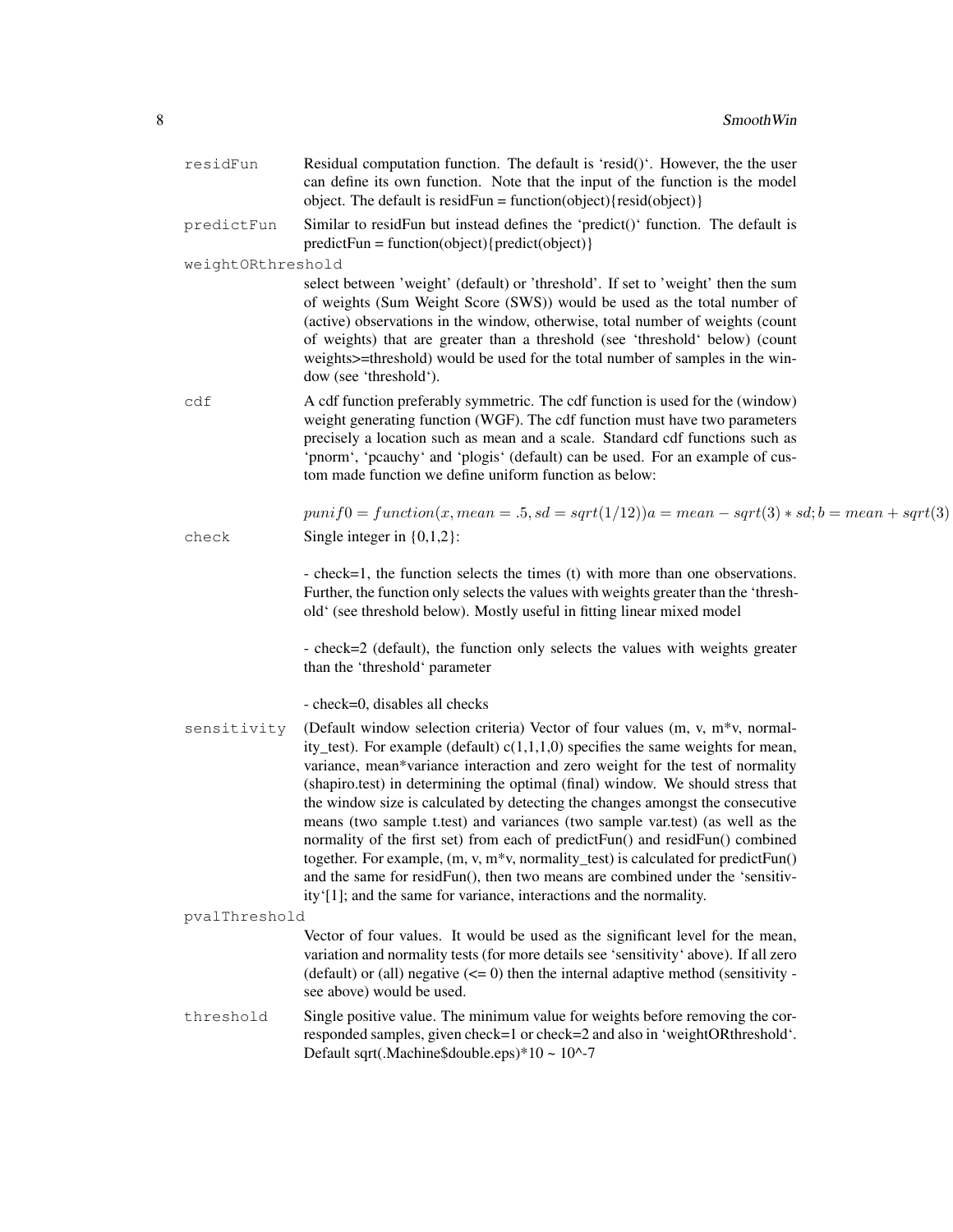# **SmoothWin**

| zeroCompensation |                                                                                                                                                                                                                  |  |
|------------------|------------------------------------------------------------------------------------------------------------------------------------------------------------------------------------------------------------------|--|
|                  | Single non-negative value. Setting to any non-negative value would replace<br>all (weights =< zeroCompensation) with 'zeroCompensation'. Useful for al-<br>gorithms that have difficulties with zero. Default 0. |  |
| messages         | Logical value. Set to TRUE (default) to see the errors and warnings                                                                                                                                              |  |
| seed             | seed. Default NULL                                                                                                                                                                                               |  |
| simple.output    |                                                                                                                                                                                                                  |  |
|                  | Logical flag. Setting to TRUE leads to not exporting the list of models for 1 and<br>k. Useful for preventing memory overflow. Default FALSE                                                                     |  |
| debug            | Logical flag. Setting to TRUE will show some plots for the parameter selection<br>step. Useful for debuging. Default FALSE                                                                                       |  |
|                  | Other parameters that can be passed to the weight FUN()                                                                                                                                                          |  |

#### **Value**

| final.k, final.l |                                                |
|------------------|------------------------------------------------|
|                  | Final values for k and l                       |
|                  | model.l, model.k, finalModel                   |
|                  | List of models for l, k and the final model.   |
| others           | The input parameters such as x, y, t and so on |

#### Author(s)

Hamed Haselimashhadi <hamedhm@ebi.ac.uk>

### **See Also**

expWeight

# **Examples**

```
#################### Example in the manuscript
set.seed(1234)
par(mfrow = c(3, 1))******************************
# Simulating data
n = 60t = 1:nsd = 1m = n / 2x = ty = c(0 * x[t \leq n / 3])\overline{ }x[t < 2 * n / 3 & t > n / 3] * 10 * x[t \ge 2 * n / 3]) + \text{norm}(n, 0, sd)# True weights
w = weights = expWeight(t = t\pmb{r}
```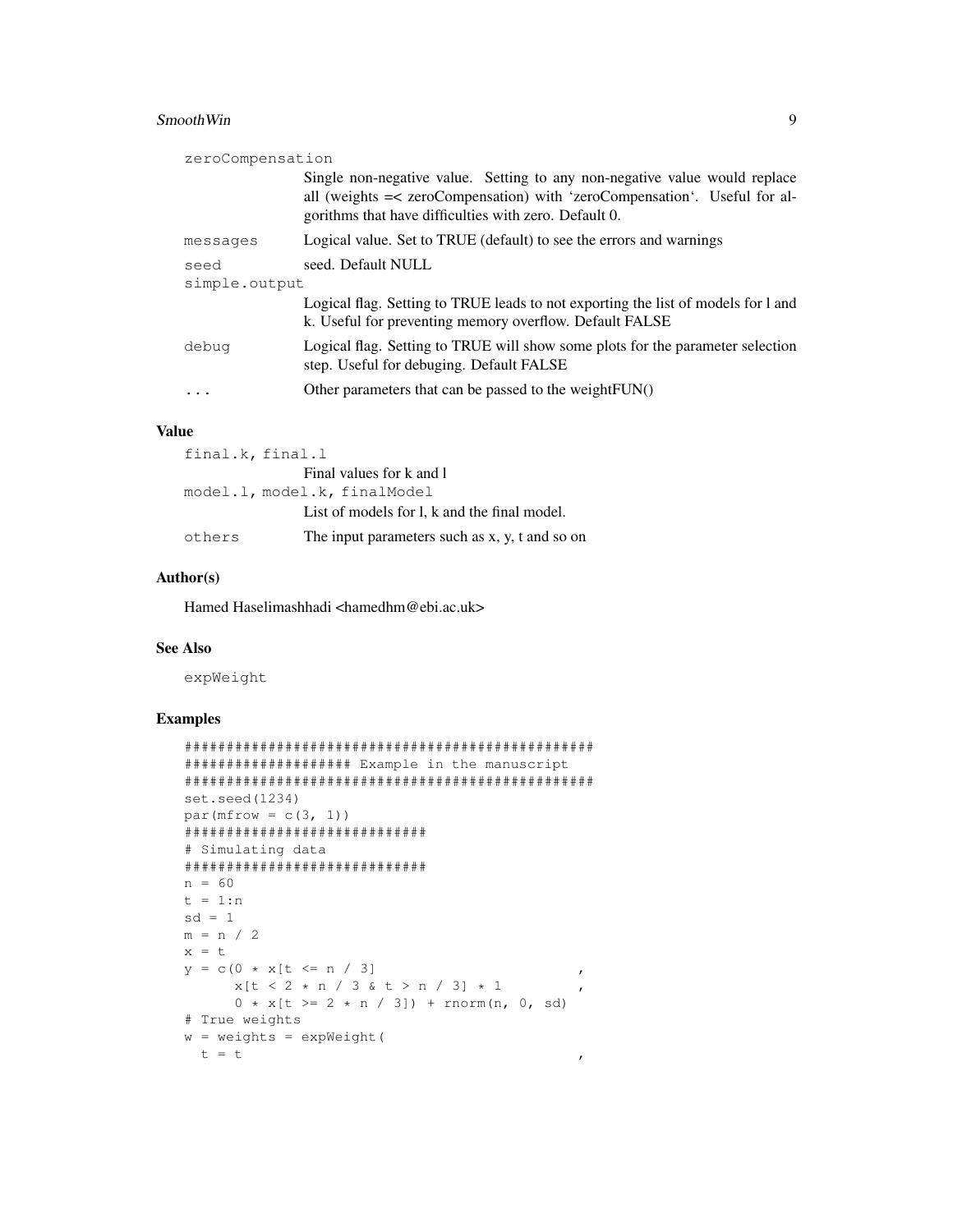**SmoothWin** 

```
k = 5\mathbf{r}1 = n/6\boldsymbol{\prime}m = mplot = 0\lambda*******************************
# Fitting and ploting data and models
1 = lm(y \sim x, weights = w)plot (
  \mathbf X\overline{ }У
  y \text{lim} = c (\min(y), \max(y) + 1.5)col = t sin seq(n / 3 + 1, 2 * n / 3 - 1) + 1,
  cex = 1.5pch = 16\pmb{\cdot}xlab = 'Time'
                                                          \overline{ }main = 'Simulated data'
\lambdaabline (v = x[c(n / 3 + 1, 2 * n / 3 - 1)],
        lty = 2\mathcal{L}_{\mathcal{A}}1wd = 4col = 'gray')abline (1, col = 2, lty = 2, lwd = 4)
abline (\text{lm}(y \sim x),
        col = 3\mathcal{L}^{\mathcal{L}}lty = 3\overline{ }1wd = 4)
plot (
  \mathsf{t}_\ellW \rightarrowtype = 'b'main = 'True weights',ylab = 'Weight',
  xlab = 'Time'
\lambda#############################
# Fitting the Windowing model
******************************
r = SmoothWin(
  object = 1data = data.frame(y = y, x = x),
 t = t\overline{r}\mathsf{m} \ = \ \mathsf{m}\boldsymbol{\prime}min.obs = 4debug = FALSE\left( \right)# Plot fitted (windowed) model
******************************
plot (r, main = 'Estimated weights from WGF')
```
10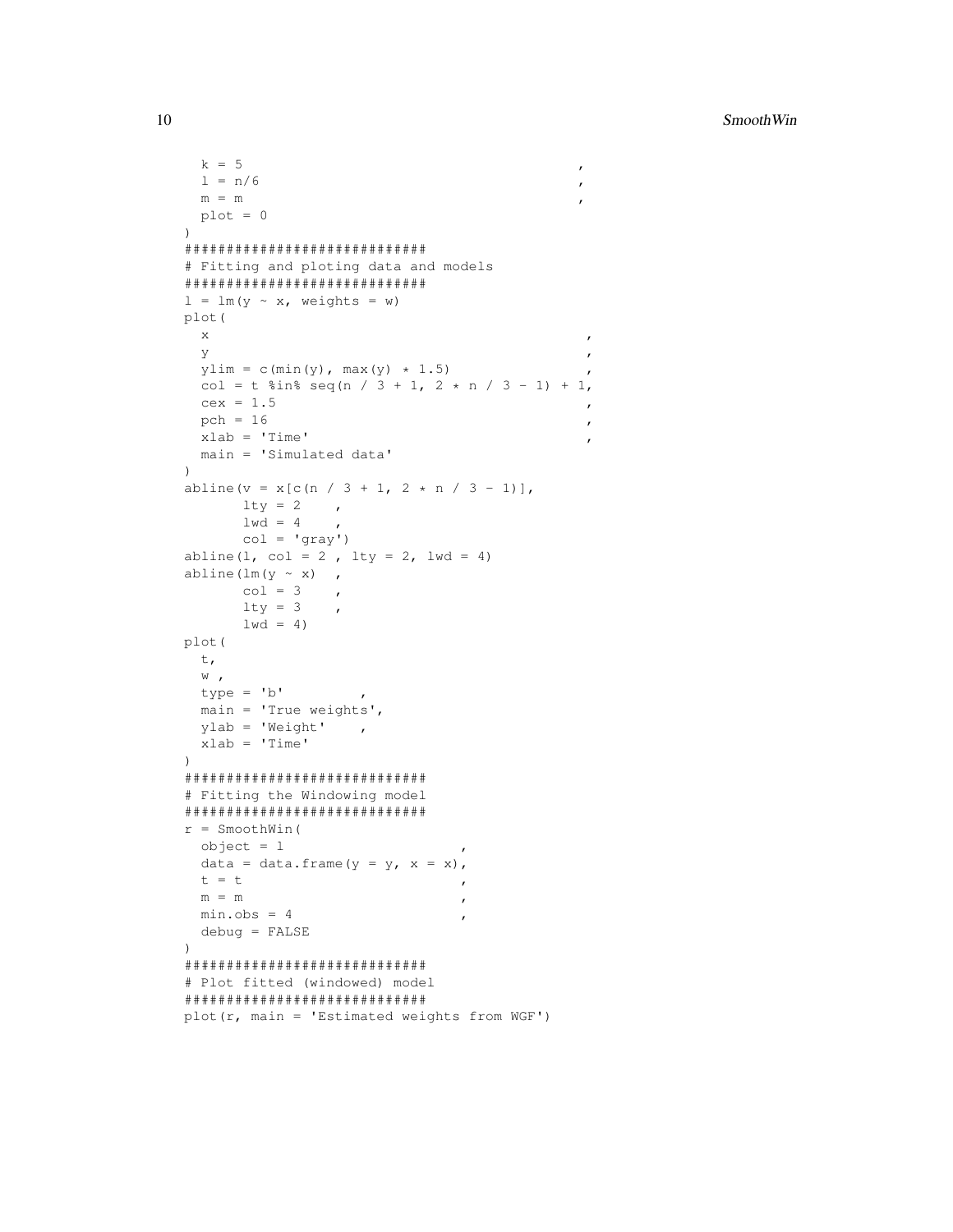#### **SmoothWin**

```
#################### Other examples
# All examples import the Orthodont dataset from the nlme package
library (nlme)
# Sort the data on the time component (age)
Orthodont = Orthodont [order (Orthodont $age), ]
# Modes
mode = which (Orthodont$age sin c(12))
# Time component
time = Orthodont $age
f = formula (distance \sim Sex)
##################### Examples ####################
### Example 1. Linear model
# Method 1 (recommanded)
lm = do-call('lm', list (formula = f, data = Orthodont))rm(f)# Method 2 (can cause error if you pass the formula to the 1m function)
# lm = lm (distance \sim Sex, data = Orthodont)
******************************
lm. result = SmoothWin(object = lm,
 data = Orthodont,t = time,
 m = mode,check = 0,weightFUN = function(x) {
  \mathbf{x}\},
 debug = TRUE\lambdaplot (
 lm.result,
 col = Orthodont $Sex,
 pch = as.integer(Orthodont$Sex),
 main = 'Simple liner model'
\lambda#### Example 2. Linear Model Using Generalized Least Squares
```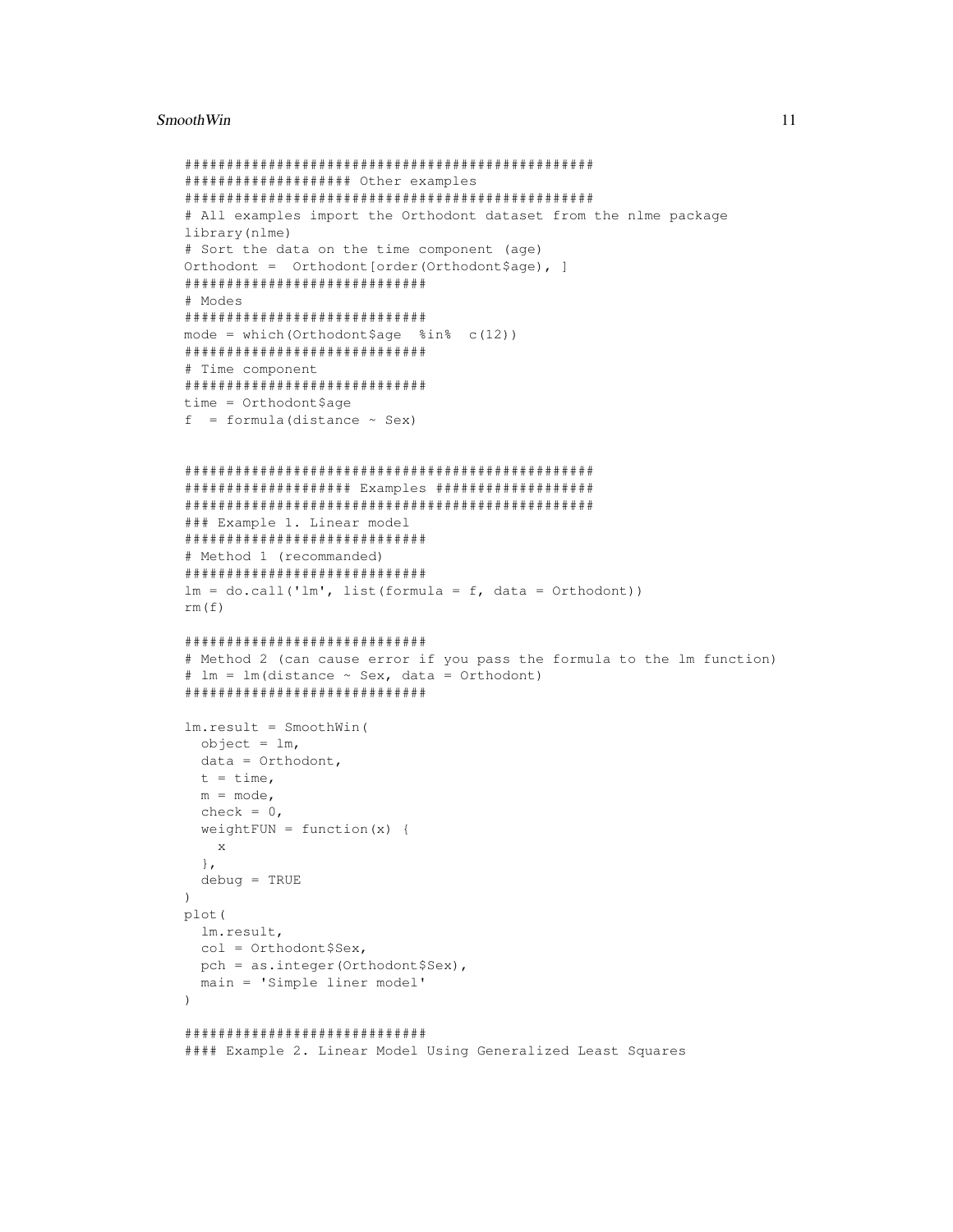```
# Method 1 (recommanded)
#############################
f = formula(distance ~ Sex)qls = do-call('qls', list(model = f, data = Orthodont))rm(f)
#############################
# Method 2 (can cause error if you pass the formula to the gls function)
# gls = gls(distance \sim Sex, data = Orthodont)
#############################
gls.result = SmoothWin(
  object = gls,data = Orthodont,
  t = time,m = mode,check = 2,
  weightFUN = function(ignore.me) {
   varFixed(~ 1 / ModelWeight) #nlme package uses the inverse weights
  },
 debug = TRUE
)
plot(
  gls.result,
  col = Orthodont$Sex,
  pch = as.integer(Orthodont$Sex),
 main = 'Linear model using GLS'
)
#################################################
#### Example 3. Linear mixed model
#################################################
# Method 1 (recommanded)
#############################
fixed = formula (distance \sim Sex)
random = formula(-1 \mid Subject)lme = do.call('lme', list(
 fixed = fixed,
 random = random,
  data = Orthodont
))
rm(fixed, random)
#############################
# Method 2 (can cause error if you pass the formula to the lme function)
# lme = lme(fixed = distance \sim Sex, random=\sim1|Subject, data = Orthodont)
#############################
lme.result = SmoothWin(
  object = lme,data = Orthodont,
  t = time,m = mode,# Remove zero weights as well as single observation dates
  check = 1,
```